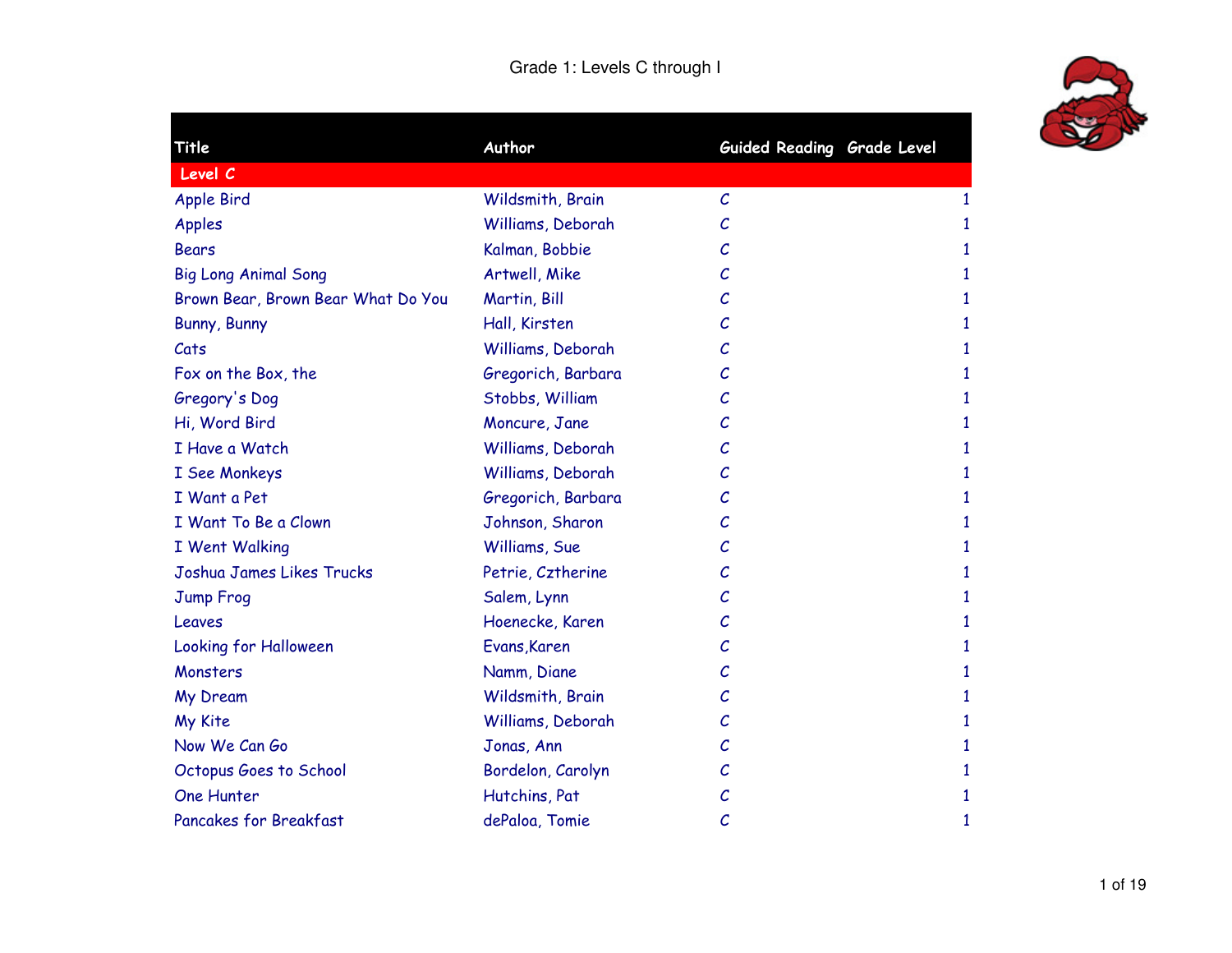

| Title                                  | Author                    | Guided Reading Grade Level |  |
|----------------------------------------|---------------------------|----------------------------|--|
| Pancakes, Crackers & Pizza             | Eberts, Marjorie          | C                          |  |
| Playhouse For Monster, A               | Mueller, Virginia         |                            |  |
| Rain                                   | Kalan, R                  |                            |  |
| Raindrops                              | Brimmer, Larry            |                            |  |
| <b>Roll Over</b>                       | Peek, Merle               | С                          |  |
| Sammy at the Farm                      | Evans, Karen              | С                          |  |
| Spots, Feathers, and Curly Tails       | Tafuri, Nancy/Greenwillow | C                          |  |
| Swing, Swing, Swing                    | Tuchman, G                |                            |  |
| Tell Me Something Happy Before I Go to | Dunbar, Joyce             |                            |  |
| Toot, Toot                             | Wildsmith, Brain          |                            |  |
| Up Went the Goat                       | Gregorich, Barbara        |                            |  |
| <b>We Need Trees</b>                   | Hoenecke, Karen           |                            |  |
| Weather                                | Chanko, P & Morton, D     |                            |  |
| What a Tale                            | Wildsmith, Brain          |                            |  |
| What Am I?                             | Williams, Deborah         |                            |  |
| What's for Lunch?                      | Garrett, Ann              |                            |  |
| <b>What's Inside?</b>                  | Hoenecke, Karen           |                            |  |
| Where Does the Teacher Sleep?          | Gibson, Kathleen          |                            |  |
| Where's the Haloween Treat?            | Ziefert, Harriet          | С                          |  |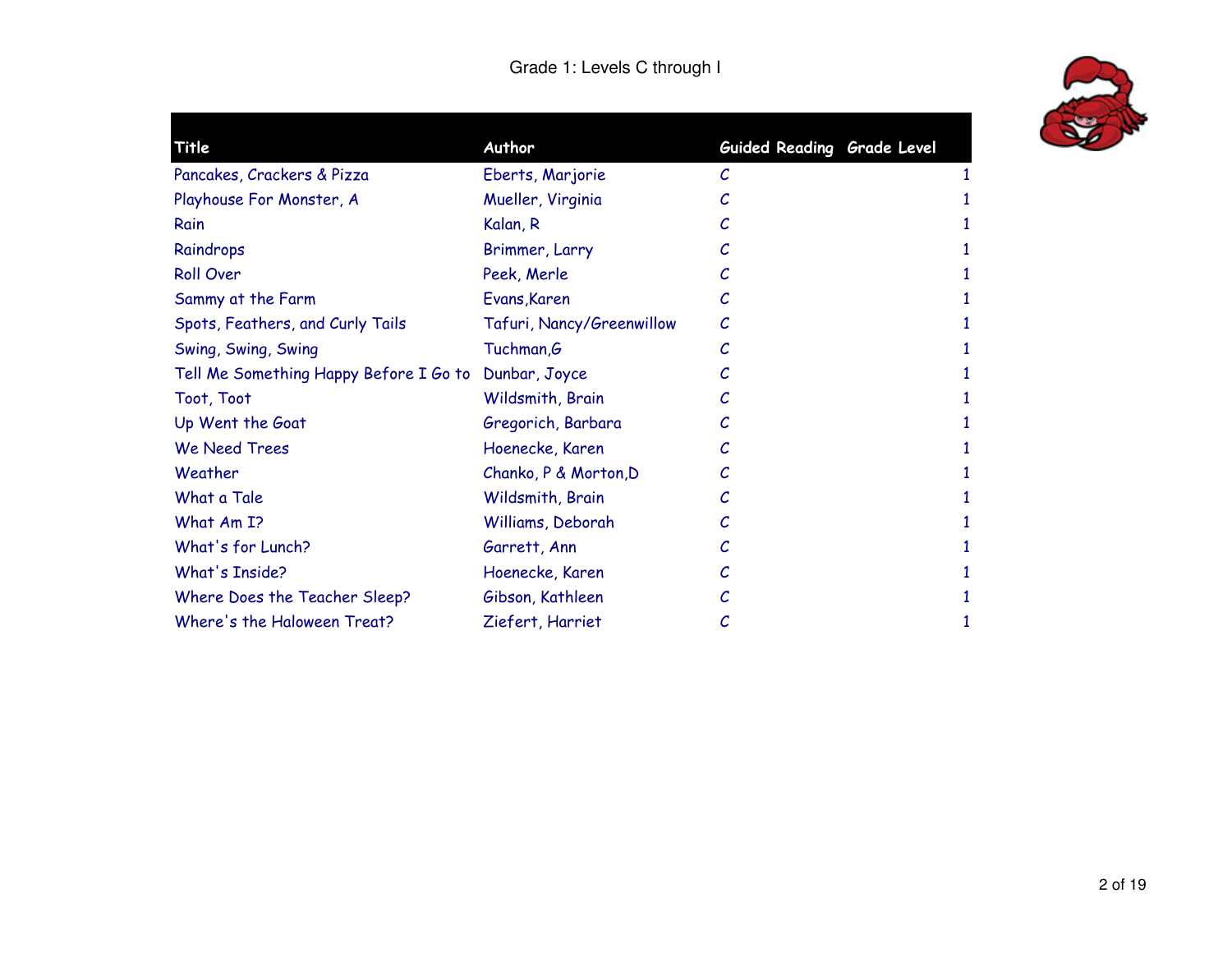

| Title                                | Author                    | Guided Reading Grade Level |      |
|--------------------------------------|---------------------------|----------------------------|------|
| Level D                              |                           |                            |      |
| <b>Animal Shapes</b>                 | Wildsmith, Brain          | D                          | 1.14 |
| At the Park                          | Hoenecke, Karen           | D                          | 1.14 |
| <b>Ball Bounced, the</b>             | Tafuri, Nancy/Greenwillow | D                          | 1.14 |
| Bears in the Night                   | Berenstain, Stan & Jan    | D                          | 1.14 |
| <b>Bears on Wheels</b>               | Berenstain, Stan & Jan    | D                          | 1.14 |
| Bears, Bears, Everywhere             | Connelly, Luella          | D                          | 1.14 |
| <b>Best Castle Ever</b>              | Ziefert, Harriet          | D                          | 1.14 |
| Cat that Sat                         | Vinje, Marie              | D                          | 1.14 |
| Cat Traps                            | Coxe, Molly               | D                          | 1.14 |
| Chick and the Duckling, the          | Ginsburg, Mirra           | D                          | 1.14 |
| Dinosaur's Galore                    | Eaton, Audrey             | D                          | 1.14 |
| Dirty Larry                          | Hamsa, Bobbie             | D                          | 1.14 |
| <b>Fast Draw Freddie</b>             | Hamsa, Bobbie             | D                          | 1.14 |
| Fishing                              | Yukish, Joe               | D                          | 1.14 |
| Footprints in the Snow               | Benjamin, Cynthia         | D                          | 1.14 |
| Frog and the Fly                     | Wood, Leslie              | D                          | 1.14 |
| Good Night Little Kitten             | Christensen, Nancy        | D                          | 1.14 |
| Good, Bad Cat                        | Antle, Nancy              | D                          | 1.14 |
| <b>Grocery Shopping</b>              | Yannone, Deborah          | D                          | 1.14 |
| Halloween Mask for Monster           | Mueller, Virginia         | D                          | 1.14 |
| Happy Birthday, Danny & the Dinosaur | Hoff, Syd                 | D                          | 1.14 |
| How Many Bugs in a Box?              | Carter, David             | D                          | 1.14 |
| I Am Water                           | Marzollo, Jean            | D                          | 1.14 |
| I Can Build a House                  | Watanabe, Shigeo          | D                          | 1.14 |
| <b>I Like Books</b>                  | Browne, Anthony           | D                          | 1.14 |
| I Love Mud and Mud Loves Me          | Stephens, Vicki           | D                          | 1.14 |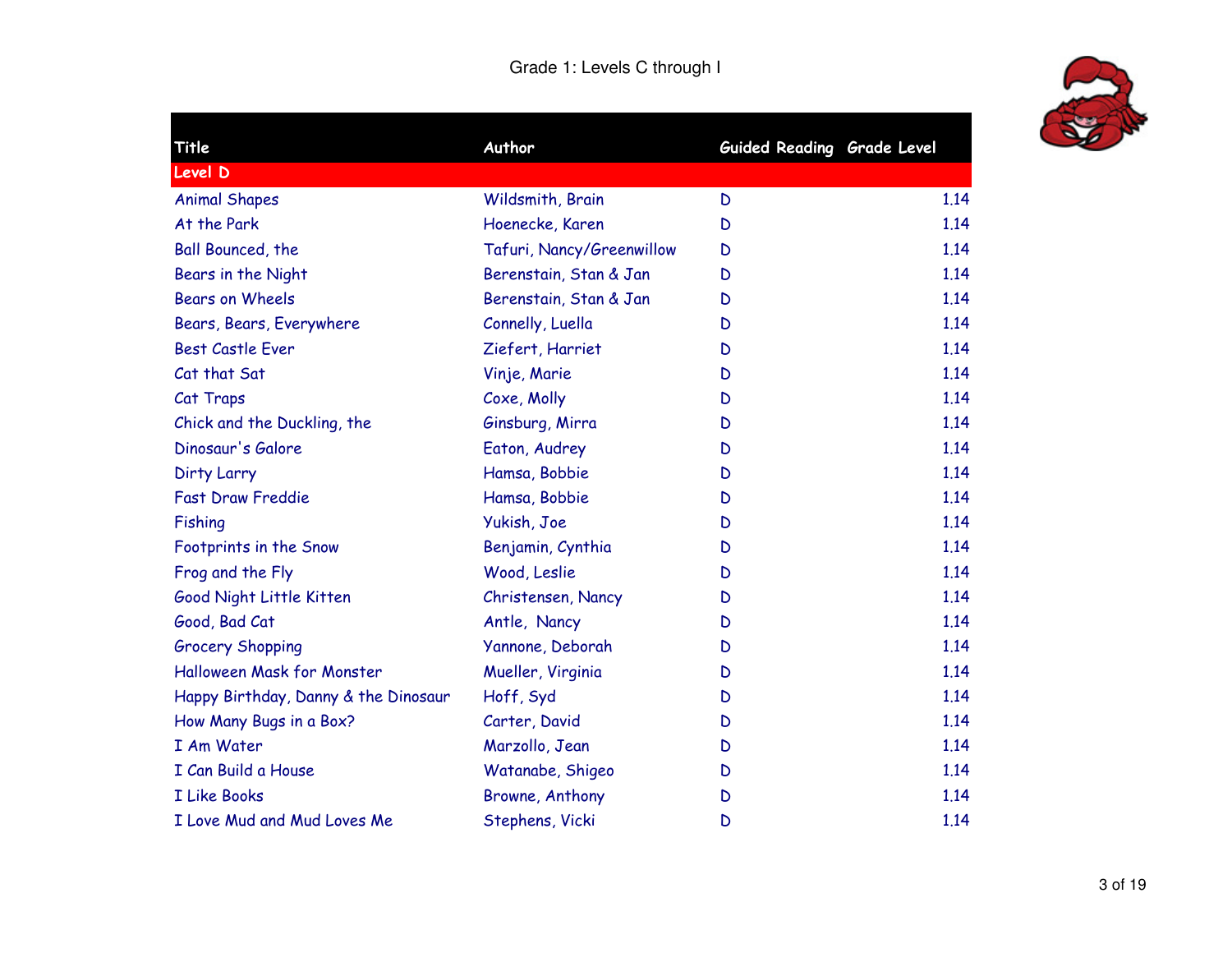## Grade 1: Levels C through I



| Title                             | Author              | Guided Reading Grade Level |      |
|-----------------------------------|---------------------|----------------------------|------|
| Ice is  Whee!                     | Greene, Carol       | D                          | 1.14 |
| Mary Wore her Red Dress           | Peek, Merle         | D                          | 1.14 |
| My Messy Room                     | Packard, Mary       | D                          | 1.14 |
| Paul the Pitcher                  | Sharp, Paul         | D                          | 1.14 |
| Play Ball Kate                    | Gordon, Sharon      | D                          | 1.14 |
| Sam, s Ball (and other Sam books) | Lindgren, Barbro    | D                          | 1.14 |
| Sam's Ball                        | Lindgren, Barbro    | D                          | 1.14 |
| Sam's Cookie                      | Lindgren, Barbro    | D                          | 1.14 |
| Sam's Teddy Bear                  | Lindgren, Barbro    | D                          | 1.14 |
| Sam's Wagon                       | Lindgren, Barbro    | D                          | 1.14 |
| <b>School Bus</b>                 | Crews, Donald       | D                          | 1.14 |
| Sid and Sam                       | <b>Buck, Nola</b>   | D                          | 1.14 |
| <b>Sleepy Dog</b>                 | Ziefert, Harriet    | D                          | 1.14 |
| Snow Joe                          | Greene, Carol       | D                          | 1.14 |
| There is a Town                   | Herman, Gail        | D                          | 1.14 |
| Things I Like                     | Browne, Anthony     | D                          | 1.14 |
| Two Crazy Pigs                    | Nager, Karen Berman | D                          | 1.14 |
| Wake Up, Wake Up!                 | Wildsmith, Brain    | D                          | 1.14 |
| Wheels                            | Cobb, Annie         | D                          | 1.14 |
| Where's Al?                       | Barton, Byron       | D                          | 1.14 |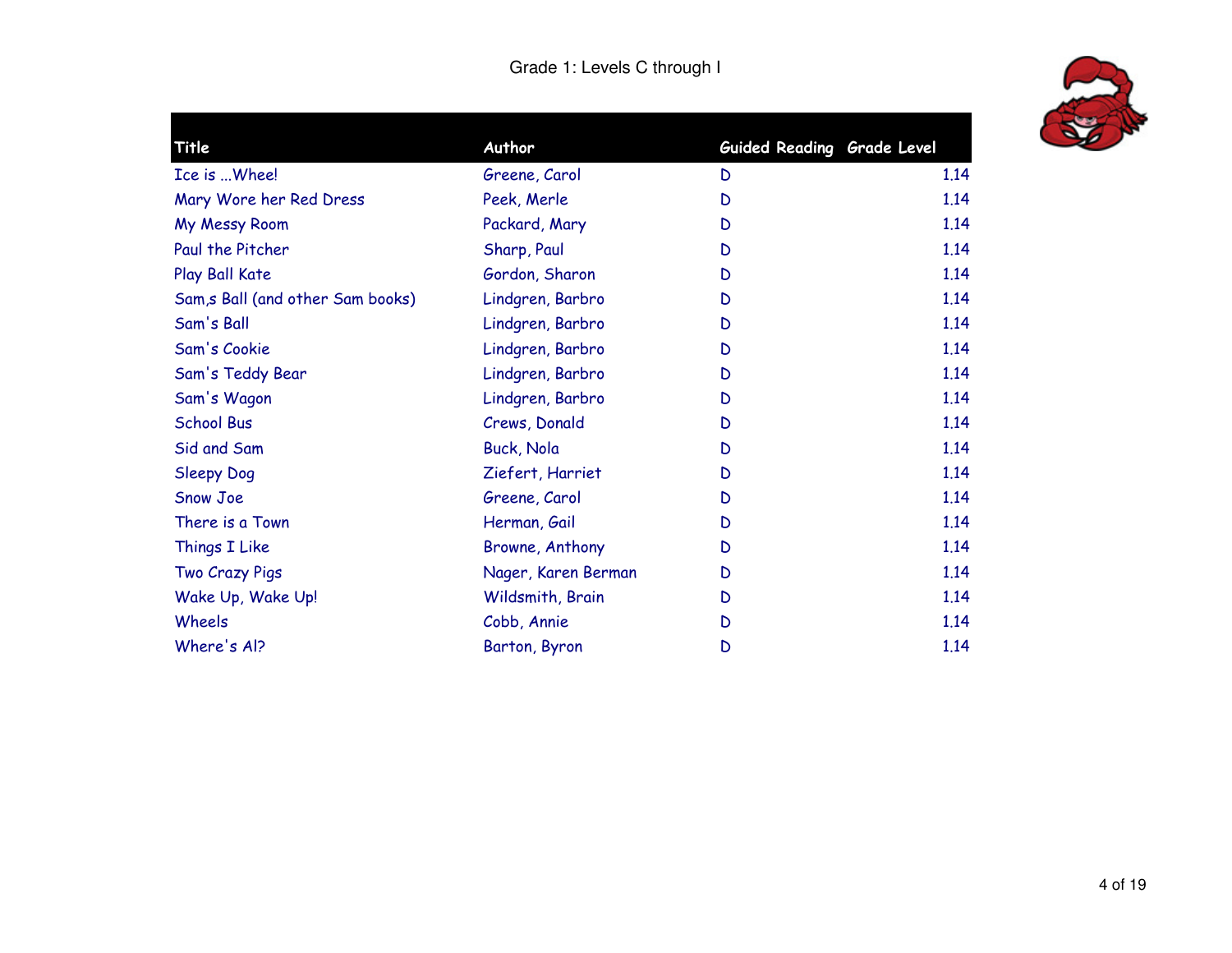

| Title                                 | Author                              | <b>Guided Reading Grade Level</b> |      |
|---------------------------------------|-------------------------------------|-----------------------------------|------|
| Level E                               |                                     |                                   |      |
| All By Myself                         | Mayer, Mercer                       | E                                 | 1.28 |
| <b>Big Egg</b>                        | Cox, Molly                          | E                                 | 1,28 |
| <b>Circus Fun</b>                     | Hillert, Margaret                   | Ė                                 | 1,28 |
| Dog and Cat                           | Fehner, Pauk                        | E                                 | 1,28 |
| Fire! Fire! Said Mrs.McGuire          | Martin, Bill                        | E                                 | 1.28 |
| Five Little MonkeysJumping on the Bed | Christelow, Eileen                  | E                                 | 1.28 |
| <b>Five Silly Fishermen</b>           | Edwards, Roberta                    | E                                 | 1.28 |
| <b>Flying</b>                         | Crews, Donald                       | E                                 | 1.28 |
| Foot Book, The                        | Seuss, Dr.                          | E                                 | 1.28 |
| Funny Man, A                          | Jenson, Patricia                    | E                                 | 1.28 |
| Get Lost Becka                        | Simon, Shirley                      | E                                 | 1.28 |
| Go, Dog, Go                           | Eastman, Philip D.                  | E                                 | 1.28 |
| Goldilocks and the Three Bears        | Miles, Betty                        | E                                 | 1.28 |
| Gum on the Drum                       | <b>Start to Read</b>                | E                                 | 1.28 |
| Happy Birthday, Dear Dragon           | Hillert, Margaret                   | E                                 | 1,28 |
| Help for Dear Dragon                  | Hillert, Margaret                   | E                                 | 1,28 |
| Here Are My Hands                     | Martin, Bill                        | E                                 | 1.28 |
| Hi, Clouds                            | Greene, Carol                       | Ë                                 | 1.28 |
| Hungry Billy Goat                     | Milios, Rita et al: Rookie Reader E |                                   | 1.28 |
| I Am Not a Dinosaur                   | Packard, Mary                       | E                                 | 1.28 |
| I Like it When                        | Murphy, Mary                        | E                                 | 1.28 |
| I Love Cats                           | Matthias, Catherine                 | E                                 | 1,28 |
| If I Were an Ant                      | Moses, Amy                          | E                                 | 1.28 |
| Inside, Outside, Upside down          | Berenstain, Stan & Jan              | E                                 | 1.28 |
| It Looked Like Spilt Milk             | Shaw, Charles                       | E                                 | 1.28 |
| Just Like Me                          | Neasi, Barbara                      | E                                 | 1.28 |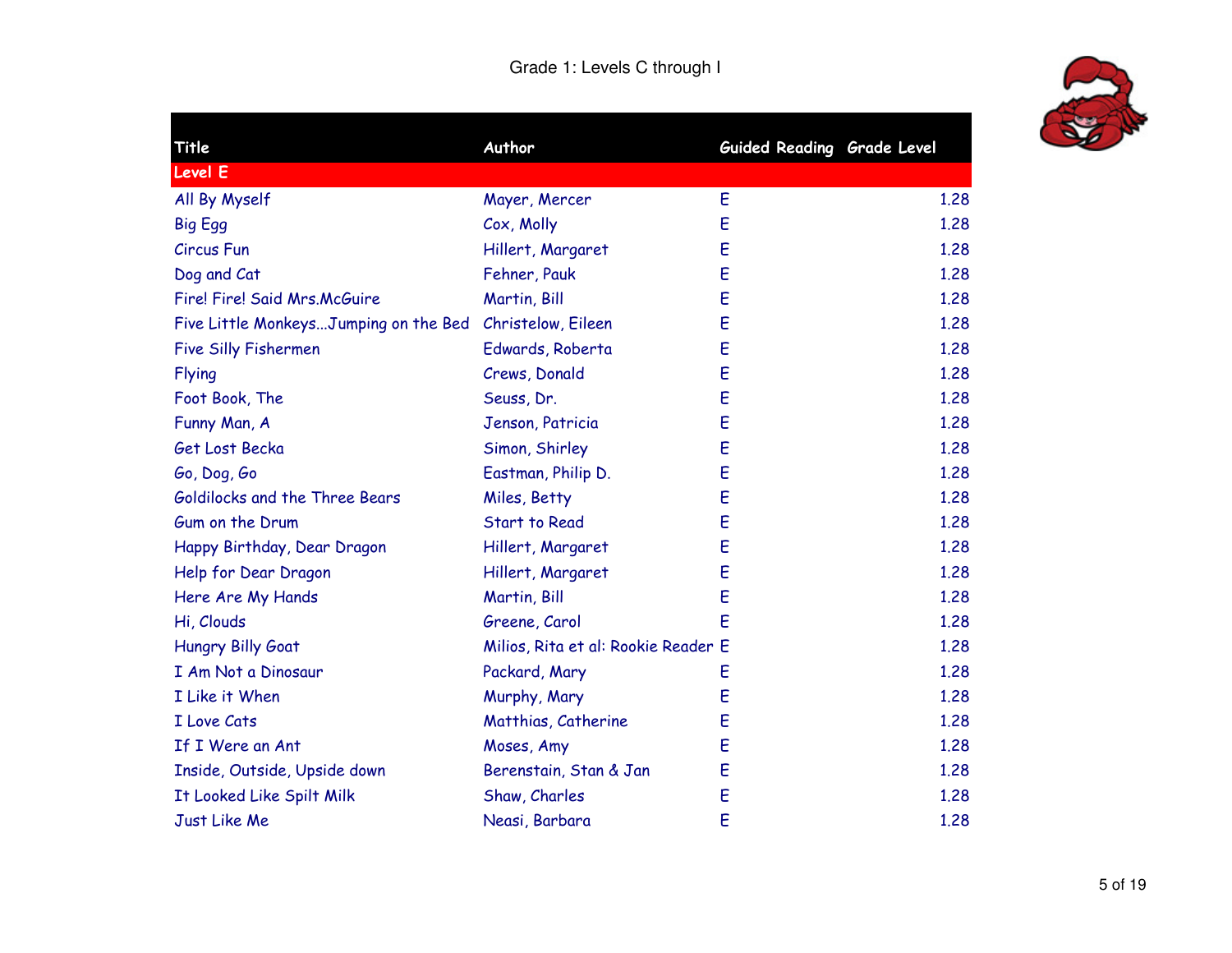

| Title                            | Author                          | Guided Reading Grade Level |      |
|----------------------------------|---------------------------------|----------------------------|------|
| Larry and the Cookie             | McDaniel, Becky:Rookie Reader E |                            | 1.28 |
| Let's Go, Dear Dragon            | Hillert, Margaret               | E                          | 1.28 |
| Little Cowboy and the Big Cowboy | Hillert, Margaret               | E                          | 1.28 |
| Little Runaway                   | Hillert, Margaret               | E                          | 1.28 |
| <b>Machines at Work</b>          | Barton, Byron                   | E                          | 1.28 |
| Merry Christmas, Dear Dragon     | Hillert, Margaret               | E                          | 1.28 |
| <b>Mike's First Haircut</b>      | Gordon, Sharon                  | E                          | 1,28 |
| <b>Mike's New Bike</b>           | Greydanus, R.                   | E                          | 1.28 |
| Morris the Moose                 | Wiseman, Bernard                | E                          | 1.28 |
| Nose Book, The                   | Perkins, Al                     | E                          | 1.28 |
| Oh A-Hunting We Will Go          | Langstaff, John                 | E                          | 1.28 |
| Oh, Cats                         | <b>Buck, Nola</b>               | E                          | 1.28 |
| Oh, No, Sherman!                 | Erickson.Betty                  | E                          | 1.28 |
| Pet That I Want, the             | Packard, Mary                   | E                          | 1.28 |
| So Sick!                         | Ziefert, Harriet                | E                          | 1.28 |
| Spring is Here                   | Gomi, Taro                      | E                          | 1.28 |
| Sunshine, Moonshine              | Armstrong, Jennifer             | E                          | 1.28 |
| Sweet Potato Pie                 | Rockwell, Anne                  | E                          | 1.28 |
| <b>Taking Care of Rosie</b>      | Salem, Llynn & Stewart, J       | E                          | 1.28 |
| There Were Ten in the Bed        | Adams, P.                       | E                          | 1.28 |
| This Old Man                     | Adams, P.                       | E                          | 1.28 |
| Wake up Sun                      | Harrison, David                 | E                          | 1.28 |
| Where, s Spot?                   | Hill, Eric                      | E                          | 1.28 |
| Who Am I?                        | Christensen, Nancy              | E                          | 1.28 |
| Woosh!                           | Melser, June                    | E                          | 1.28 |
| <b>Yellow Boat</b>               | Hillert, Margaret               | E                          | 1.28 |
| Zoo in Willy's Bed, The          | Sturnman, Gorman,               | E                          | 1.28 |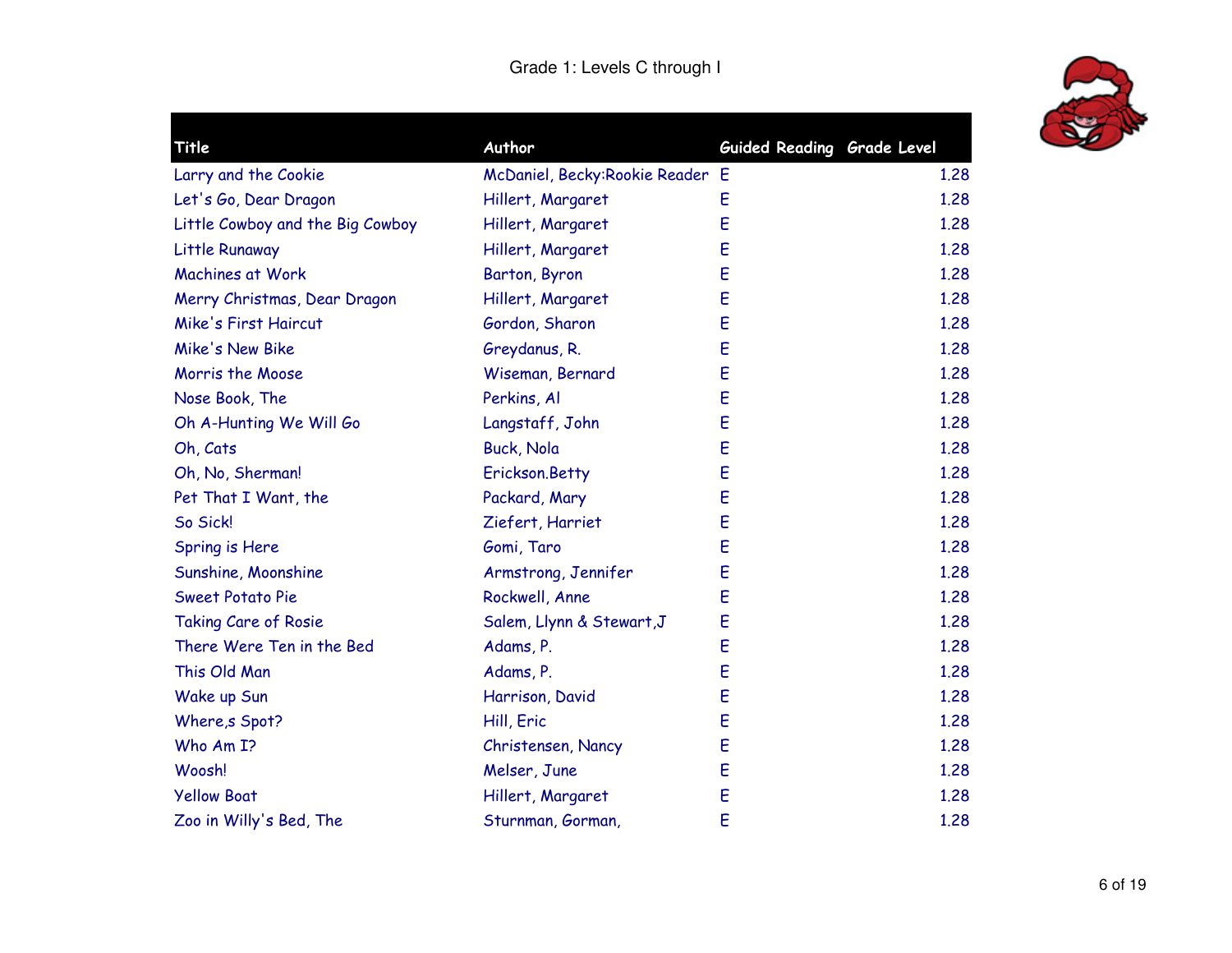

| <b>Title</b>                 | Author                    | Guided Reading Grade Level |      |
|------------------------------|---------------------------|----------------------------|------|
| <b>Level F</b>               |                           |                            |      |
| Across the Stream            | Ginsburg, Mirra           | F                          | 1.42 |
| Amy Loves the Wind           | Hoban, Julia              | F                          | 1.42 |
| Are You My Mommy?            | Diks, Carla               | F                          | 1.42 |
| Are you There Bear?          | Maris, Ron                | F                          | 1.42 |
| Beep, Beep                   | Gregorich, Barbara        | F                          | 1.42 |
| Big Bird's Copycat Day       | Lerner, Sharon            | F                          | 1.42 |
| Birthday in the Woods, A     | Salem, Llynn & Stewart, J | F                          | 1.42 |
| Bread, Bread, Bread          | Morris, Ann               | F                          | 1.42 |
| Bright Eyes, Brown Skin      | Hudson, C.                | F                          | 1.42 |
| <b>Bubble Trouble</b>        | Packard, Mary             | F                          | 1.42 |
| Bug, Bear and a Boy, A       | McPhail, David            | F                          | 1.42 |
| Caps, Hats Socks and Mittens | Borden, Louise            | F                          | 1.42 |
| Cat Games                    | Ziefert, Harriet          | F                          | 1.42 |
| Cat Goes Fiddle-I-Fee        | Galdone, Paul             | F                          | 1.42 |
| Clifford's Christmas         | Bridwell, Norman          | F                          | 1.42 |
| Clifford's Puppy Days        | Bridwell, Norman          | F                          | 1.42 |
| Color of his Own             | Lionni, Leo               | F                          | 1.42 |
| Cookie's Week                | <b>Ward Cindy</b>         | F                          | 1.42 |
| Curious George and the Pizza | Rey, Margaret             | F                          | 1.42 |
| Dark, Dark Tale              | Brown, Ruth               | F                          | 1.42 |
| Dear Zoo                     | Campbell, R.              | F                          | 1.42 |
| Dozen Dogs, A                | Ziefert, Harriet          | F                          | 1.42 |
| <b>Foolish Goose</b>         | Simon, Shirley            | F                          | 1.42 |
| Going for a Walk             | De Regniers, B.           | F                          | 1.42 |
| Harry Takes a Bath           | Ziefert, Harriet          | F                          | 1.42 |
| Have You Seen the Crocodile? | West, Colin               | F                          | 1.42 |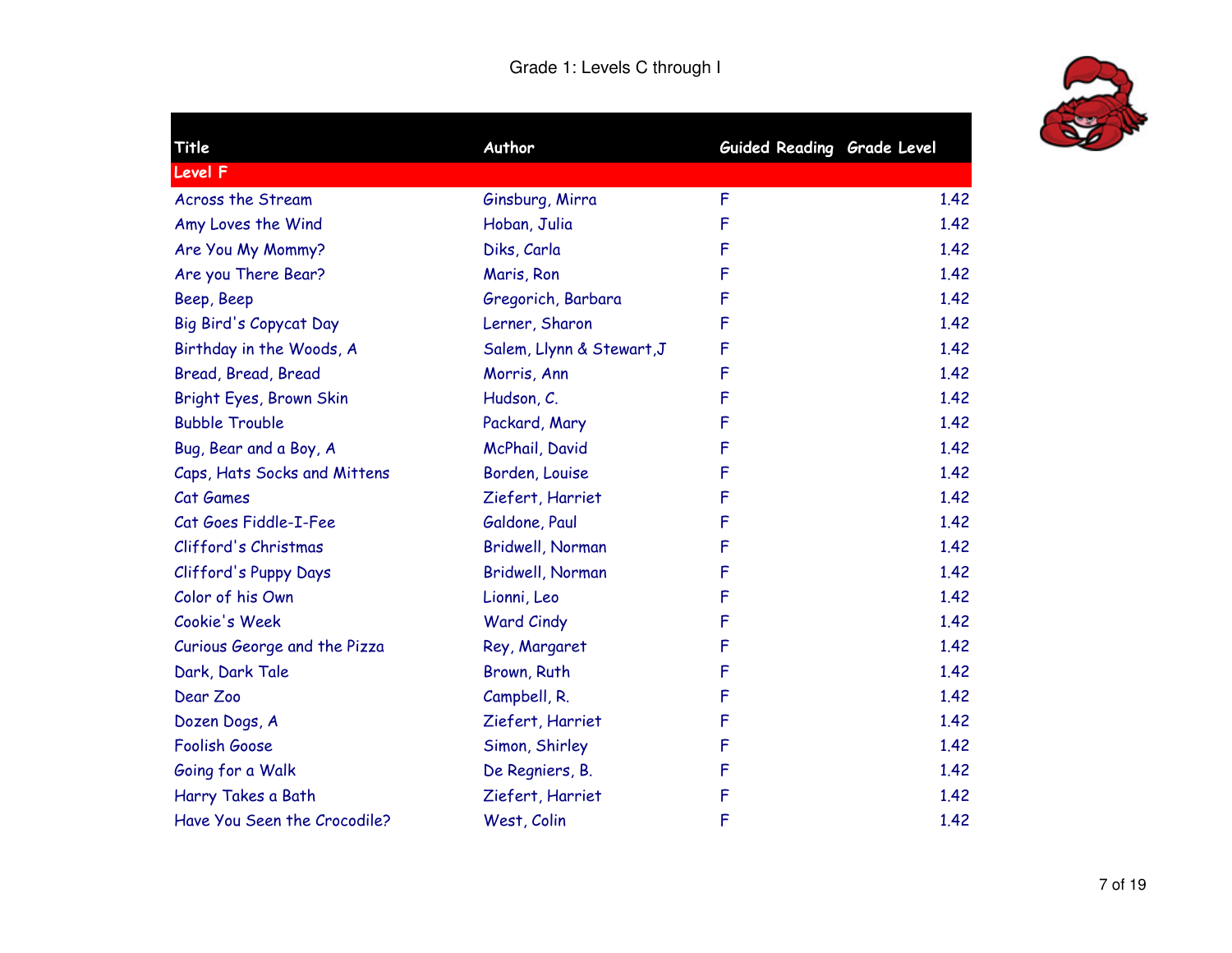

| Title                              | Author               | Guided Reading Grade Level |      |
|------------------------------------|----------------------|----------------------------|------|
| Here Comes A Bus                   | Ziefert, Harriet     | F                          | 1.42 |
| Hooray For Snail                   | Stadler, John        | F                          | 1.42 |
| I Am An Apple                      | Marzollo, Jean       | F                          | 1.42 |
| I Need You, Dear Dragon            | Hillert, Margaret    | F                          | 1.42 |
| I Want a Pet                       | Gregorich, Barbara   | F                          | 1.42 |
| I'm a Seed                         | Marzollo, Jean       | F                          | 1.42 |
| Itchy, Itchy Chicken Pox           | Maccarone, Grace     | F                          | 1.42 |
| It's a Perfect Day                 | Pizer, Abigail       | F                          | 1.42 |
| Johnny Lion's Rubber Boots         | Hurd, Edith Thacher  | F                          | 1.42 |
| Jump Frog, Jump                    | Kalan, R.            | F                          | 1.42 |
| Just Like Daddy                    | Asch, Frank          | F                          | 1.42 |
| Lady with the Alligator Purse, the | Westcott, Nadine     | F                          | 1.42 |
| Mama Cat Has Three Kittens         | Fleming, Denise      | F                          | 1.42 |
| <b>Mama Zooms</b>                  | Cowen-Fletcher Jane  | F                          | 1.42 |
| Marmalade's Nap                    | Wheeler, Cindy       | F                          | 1.42 |
| Marmalade's Snowy Day              | Wheeler, Cindy       | F                          | 1.42 |
| Missing Tarts, The                 | Hennessy, B. G.      | F                          | 1.42 |
| <b>Monster Math Picnic</b>         | MacCarone, Grace     | F                          | 1.42 |
| One Gorilla                        | Morozumi, Atsuko     | F                          | 1.42 |
| Pardon? Said the Giraffe           | West, Colin          | F                          | 1.42 |
| Pizza Party                        | Maccarone, Grace     | F                          | 1.42 |
| Pumpkin, Punpkin                   | Titherington, Jeanne | F                          | 1.42 |
| Roll Over!                         | Peek, Merle          | F                          | 1.42 |
| Rosie's Walk                       | Hutchins, Pat        | F                          | 1.42 |
| Sam the Scarecrow                  | Gordon, Sharon       | F                          | 1.42 |
| Shhh                               | Henkes, Kevin        | F                          | 1.42 |
| <b>Skating on Thin Ice</b>         | <b>Everett</b>       | F                          | 1.42 |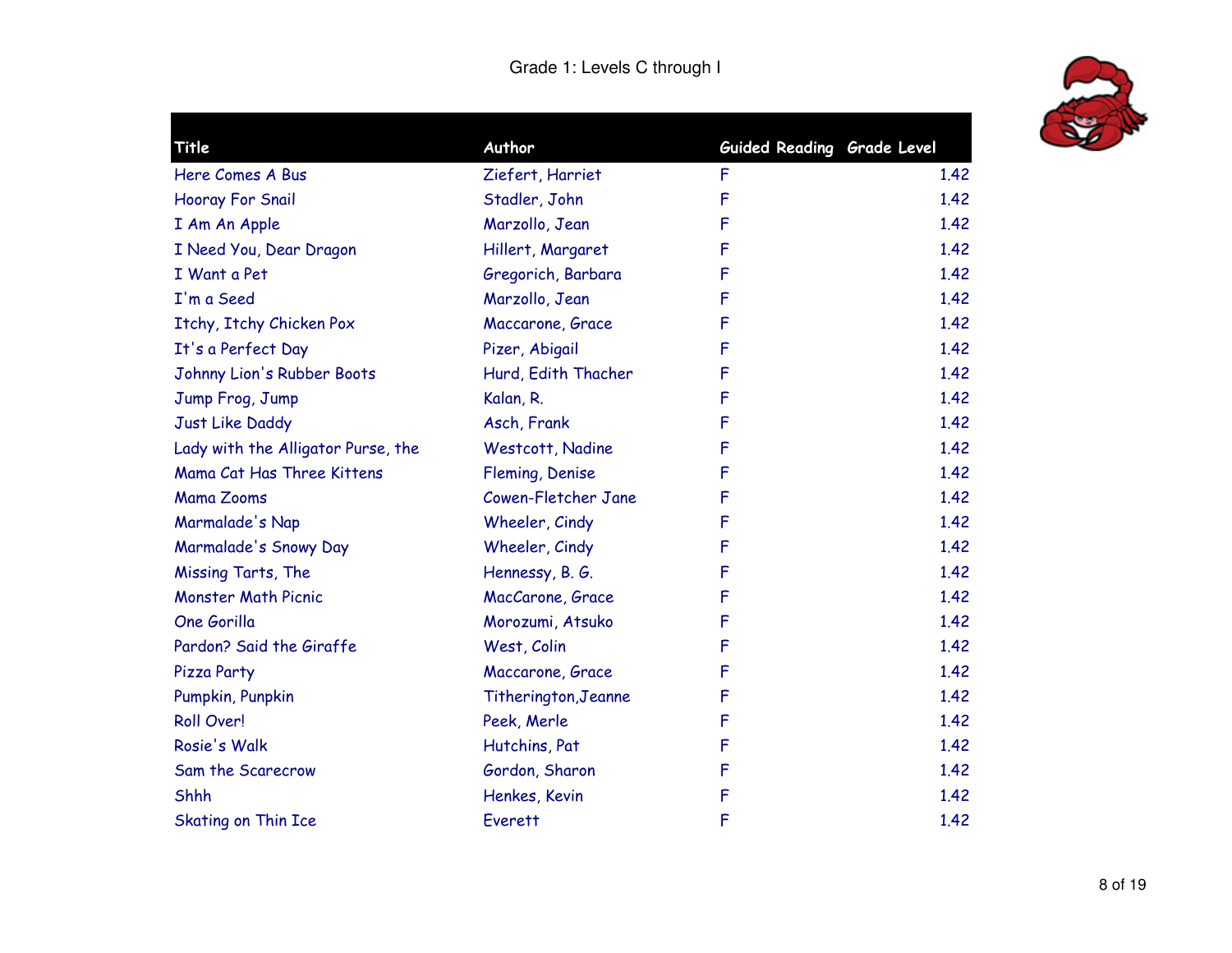| Title                      | Author            | Guided Reading Grade Level |      |
|----------------------------|-------------------|----------------------------|------|
| Sly Fox and Red Hen        | Hunia, Fran       | F                          | 1.42 |
| Soccer Game                | Maccarone, Grace  | F                          | 1.42 |
| <b>Teeny Tiny Woman</b>    | O'Connor Jane     | F                          | 1.42 |
| Ten Bears in My Bed        | Mack, Stan        | F                          | 1.42 |
| <b>Ten Black Dots</b>      | Crews, Donald     | F                          | 1.42 |
| Thank You Nicky            | Ziefert, Harriet  | F                          | 1.42 |
| Tiger is a Scardy Cat      | Phillips, Joan    | F                          | 1.42 |
| Up, Up and Away            | Hillert, Margaret | F                          | 1.42 |
| What is That! Said the Cat | Maccarone, Grace  | F                          | 1.42 |
| Who Goes to School?        | Hillert, Margaret | F                          | 1.42 |
| Who Will Be My Friends?    | Hoff, Syd         | F                          | 1.42 |
| Yellow Boat, the           | Hillert, Margaret | F                          | 1.42 |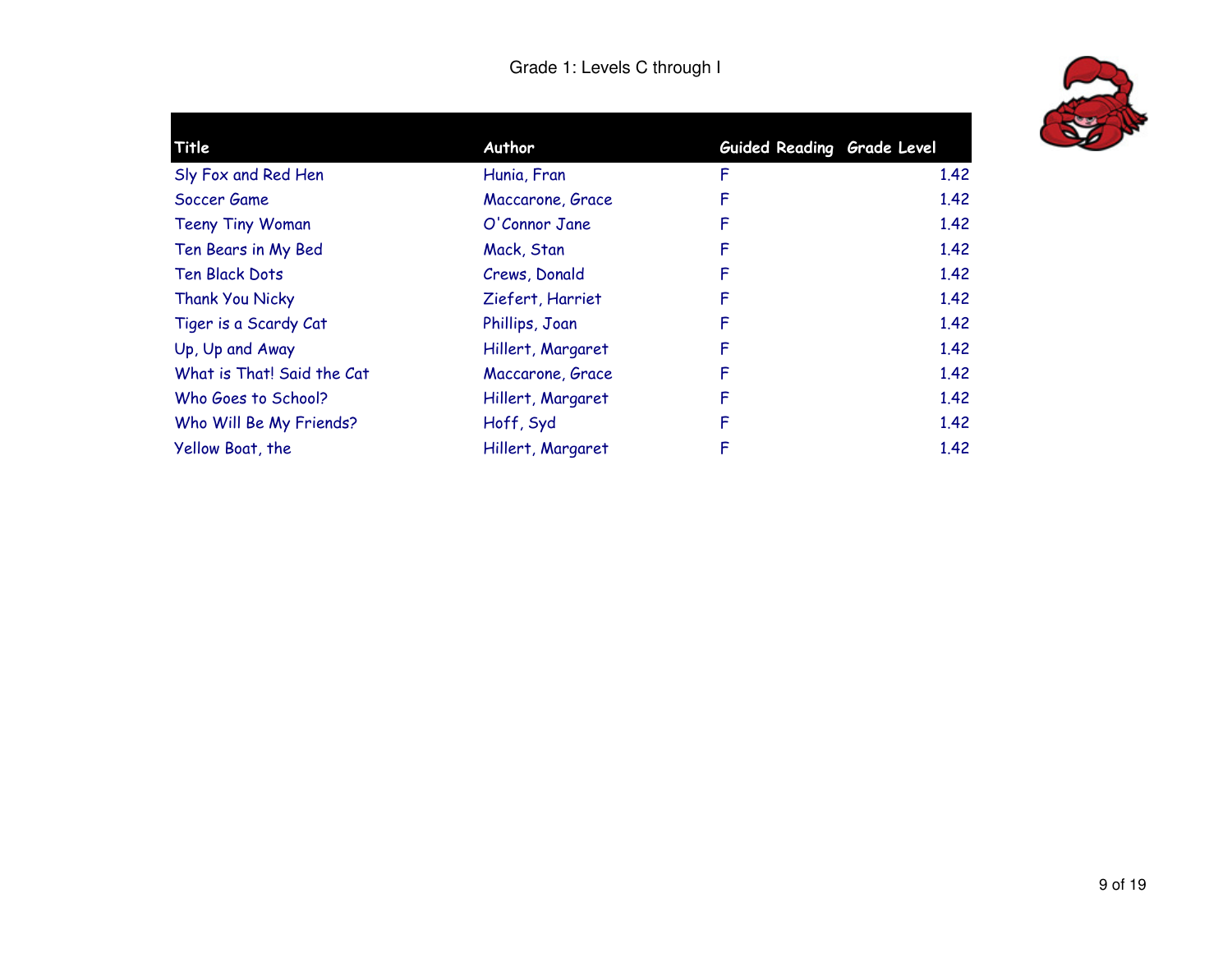

| <b>Title</b>                     | Author              | Guided Reading Grade Level |      |
|----------------------------------|---------------------|----------------------------|------|
| <b>Level G</b>                   |                     |                            |      |
| <b>Alligator Shoes</b>           | Dorros, Arthur      | G                          | 1.56 |
| Andi's Wool                      | Cox, Rhonda         | G                          | 1.56 |
| Big Fat Worm, The                | Van Laan, Nancy     | G                          | 1.56 |
| <b>Biscuit</b>                   | Capucilli, Alllyssa | G                          | 1.56 |
| <b>Biscuit Finds a Friend</b>    | Capucilli, Alllyssa | G                          | 1.56 |
| Boris Bad Enough                 | Kraus, Robert       | G                          | 1.56 |
| <b>Buzz Said the Bee</b>         | Lewison, Wendy      | G                          | 1.56 |
| Calico Cat at School             | Charles, Donald     | G                          | 1.56 |
| Carla's Breakfast                | Drzewiecki, Paul    | G                          | 1.56 |
| Carrot Seed                      | Kraus, Robert       | G                          | 1.56 |
| Clifford's Thanksgiving Visit    | Bridwell, Norman    | G                          | 1.56 |
| <b>Cookies and Crutches</b>      | Delton, Judy        | G                          | 1.56 |
| <b>Curious George</b>            | Rey, Margaret       | G                          | 1.56 |
| Day I Had to Play with My Sister | Bonsall, Crosby     | G                          | 1.56 |
| <b>Each Peach Pear Plum</b>      | Ahlberg, Allan      | G                          | 1.56 |
| Fat Cat Sat on the Mat           | Karlin, Nurit       | G                          | 1.56 |
| <b>Feathers for Lunch</b>        | Ehlert, Lois        | G                          | 1.56 |
| <b>Gone Fishing</b>              | Long, Erlene        | G                          | 1.56 |
| <b>Growing Vegetable Soup</b>    | Ehlert, Lois        | G                          | 1.56 |
| <b>Hanzel and Pretzel</b>        | Thaler, Mike        | G                          | 1.56 |
| Harry Gets Ready for School      | Ziefert, Harriet    | G                          | 1.56 |
| Harry Goes to Fun Land           | Ziefert, Harriet    | G                          | 1.56 |
| Hush Little Baby                 | Frazee, Marla       | G                          | 1.56 |
| I Shop with My Daddy             | Maccarone, Grace    | G                          | 1.56 |
| I Took My Frog to the Library    | Kimmel, Eric        | G                          | 1.56 |
| I'm a Caterpillar                | Marzolla, Jean      | G                          | 1.56 |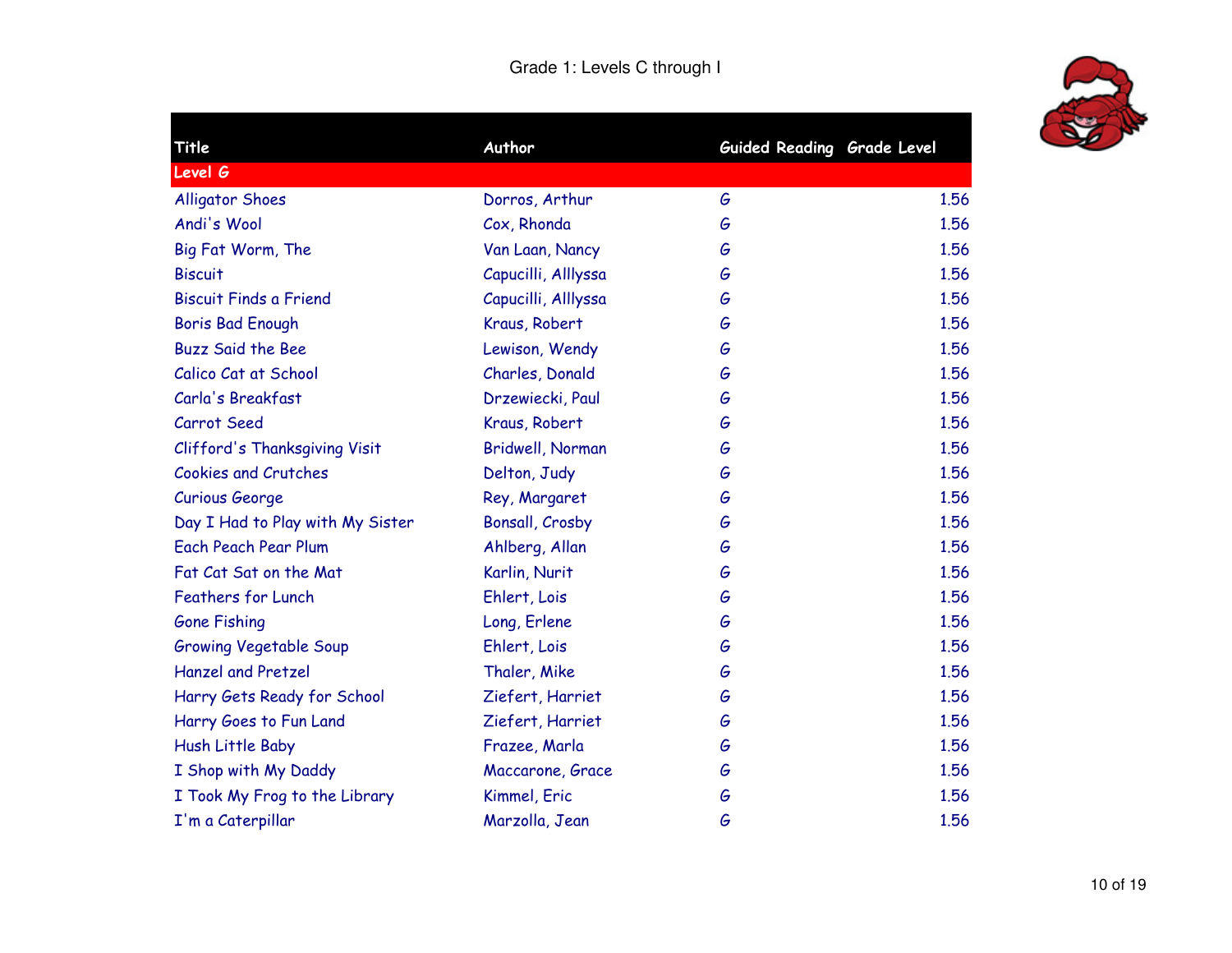

|                                                         | G                          | 1.56                       |
|---------------------------------------------------------|----------------------------|----------------------------|
| Mayer, Mercer                                           | G                          | 1.56                       |
| Ziefert, Harriet                                        | G                          | 1.56                       |
| Bonsall, Crosby                                         | G                          | 1.56                       |
| MacCarone, Grace                                        | G                          | 1.56                       |
| Gruber, Suzanne                                         | G                          | 1.56                       |
| Gelman, Rita                                            | G                          | 1.56                       |
| Polushkin, Maria                                        | G                          | 1.56                       |
| Gregorich, Barbara                                      | G                          | 1.56                       |
| Gomi, Taro                                              | G                          | 1.56                       |
| Ziefert, Harriet                                        | G                          | 1.56                       |
| Ziefert, Harriet                                        | G                          | 1.56                       |
| Gregorich, Barbara                                      | G                          | 1.56                       |
| Gregorich, Barbara                                      | G                          | 1.56                       |
| Siracusa, Catherine                                     | G                          | 1.56                       |
| Slater, Teddy                                           | G                          | 1.56                       |
| West, Colin                                             | G                          | 1.56                       |
| Seuss, Dr.                                              | G                          | 1.56                       |
| Shulevitz, Uri                                          | G                          | 1.56                       |
| Murphy, Stuart                                          | G                          | 1.56                       |
| Westcott, Nadine                                        | G                          | 1.56                       |
| Polar Bear, Polar Bear, What Do You See<br>Martin, Bill | G                          | 1.56                       |
| Giff Patricia / Dell                                    | G                          | 1.56                       |
| Shaw, N.                                                | G                          | 1.56                       |
| Crews, Donald                                           | G                          | 1.56                       |
| Schreiber, Anne                                         | G                          | 1.56                       |
| Stadler, John                                           | G                          | 1.56                       |
|                                                         | Author<br>Ziefert, Harriet | Guided Reading Grade Level |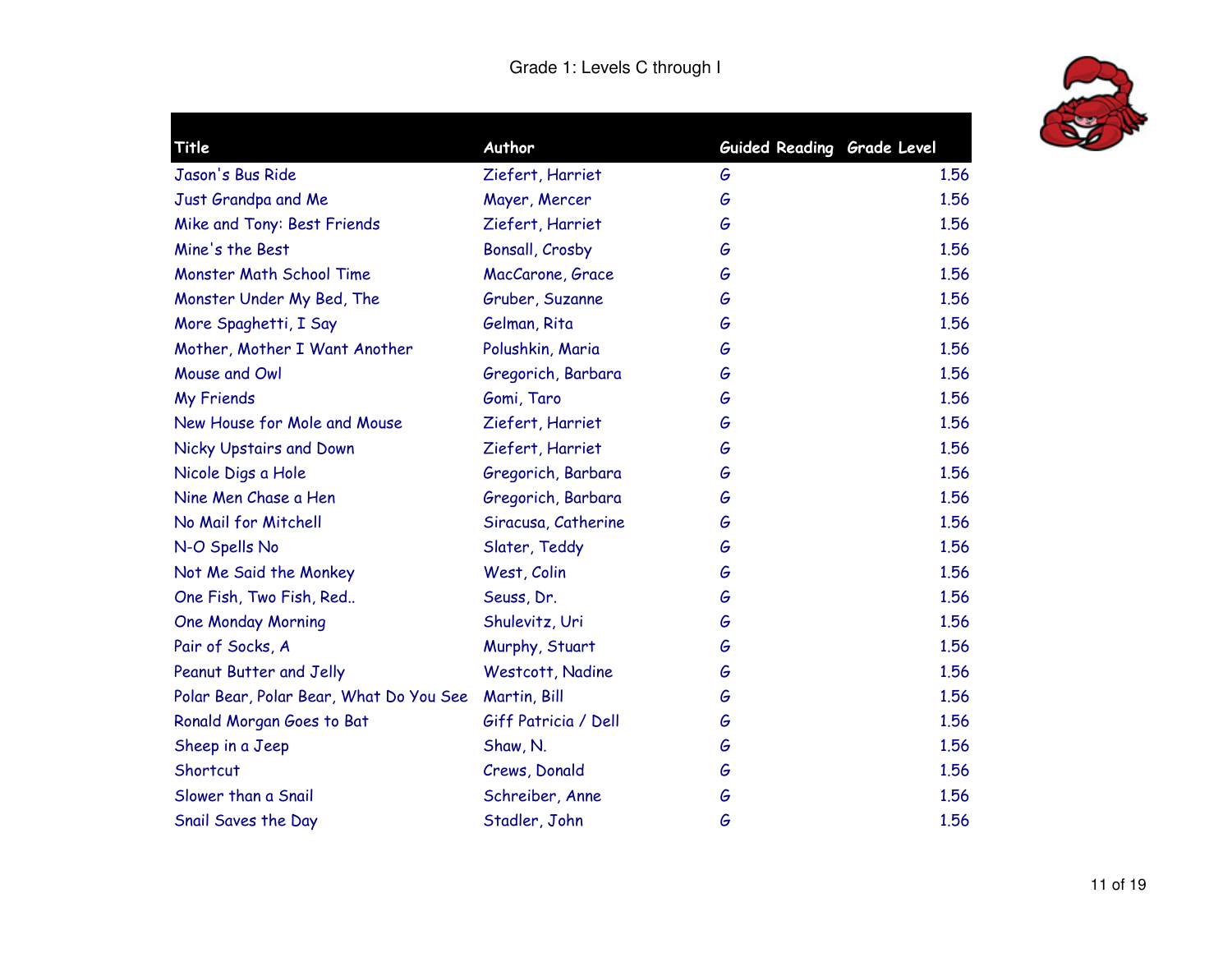| Londan Jonathan / Scholastic | G      | 1.56                       |
|------------------------------|--------|----------------------------|
| Hill, Eric                   | G      | 1.56                       |
| Gregorich, Barbara           | G      | 1.56                       |
| Herman, Gail                 | G      | 1.56                       |
| Hammond, Franklin            | G      | 1.56                       |
| Keller, Holly                | G      | 1.56                       |
| Bang, Molly                  | G      | 1.56                       |
| Peters, Sharon/First Start   | G      | 1.56                       |
| Hutchins, Pat                | G      | 1.56                       |
| Alexander, Sue               | G      | 1.56                       |
| McKissack, Patricia          | G      | 1.56                       |
| Moffatt, Judith              | G      | 1.56                       |
| Gelman, Rita                 | G      | 1.56                       |
| Fox, Mem                     | G      | 1.56                       |
|                              | Author | Guided Reading Grade Level |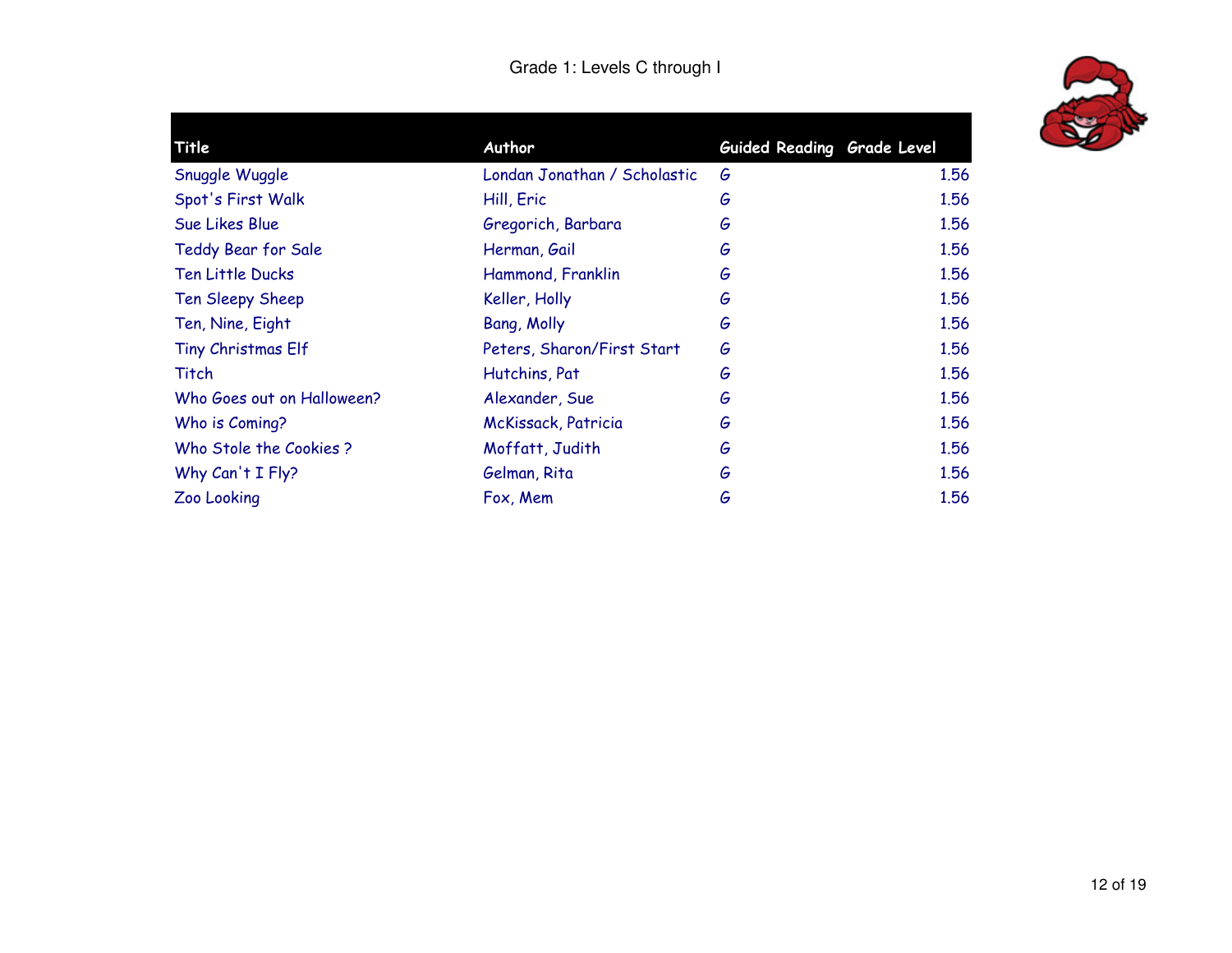

| Title                                  | Author                        | Guided Reading Grade Level |     |
|----------------------------------------|-------------------------------|----------------------------|-----|
| Level H                                |                               |                            |     |
| <b>Animal Tricks</b>                   | Wildsmith, Brain              | H                          | 1.7 |
| Away Go the Boats                      | Hillert, Margaret             | H                          | 1.7 |
| <b>Bailey Goes Camping</b>             | Henkes, Kevin                 | н                          | 1.7 |
| <b>Big Red Barn</b>                    | Brown, Margaret Wise          | н                          | 1.7 |
| <b>Busy Beavers</b>                    | Dabcovich, Lydia              | Н                          | 1.7 |
| Buzz, Buzz, Buzz                       | Barton, Byron                 | Н                          | 1.7 |
| Cake that Mack Ate, The                | Robart, Kovalski/Little Brown | H                          | 1.7 |
| Captain Cat                            | Hoff, Syd                     | Н                          | 1.7 |
| Cave Boy                               | Dubowski, Cathy East          | H                          | 1.7 |
| Clap your Hands                        | Cauley, L                     | H                          | 1.7 |
| Clean House for Mole and Mouse         | Ziefert, Harriet              | н                          | 1.7 |
| Come Out and Play Little Mouse         | Kraus, Robert                 | H                          | 1.7 |
| Curious George at the Beach            | Rey, Margaret                 | H                          | 1.7 |
| Danny and the Dinosaur Go to Camp      | Hoff, Syd                     | н                          | 1.7 |
| Dinosaur Who Lived in my Backyard, the | Hennessy, B. G.               | H                          | 1.7 |
| <b>Enormous Turnip</b>                 | Slier, Debby                  | н                          | 1.7 |
| Enormous Watermelon, The               | Parkes, Brenda                | Н                          | 1.7 |
| George Shrinks                         | Joyce, William                | н                          | 1.7 |
| Gilberto and the Wind                  | Ets, Marie Hall               | Н                          | 1.7 |
| Goodnight Moon                         | Brown, Margaret Wise          | Н                          | 1.7 |
| Hanna's Butterfly                      | Vinje, Marie                  | Н                          | 1.7 |
| Hooray for the Golly sisters!          | Truesdell, Sue                | Н                          | 1.7 |
| How Do I put it on ?                   | Watanabe, Shigeo              | H                          | 1.7 |
| I Love Spiders                         | Parker, John                  | н                          | 1.7 |
| I Was Walking Down the Road            | Barchas, S. Scholastic        | H                          | 1.7 |
| Jafta                                  | Lewin, Hugh                   | н                          | 1.7 |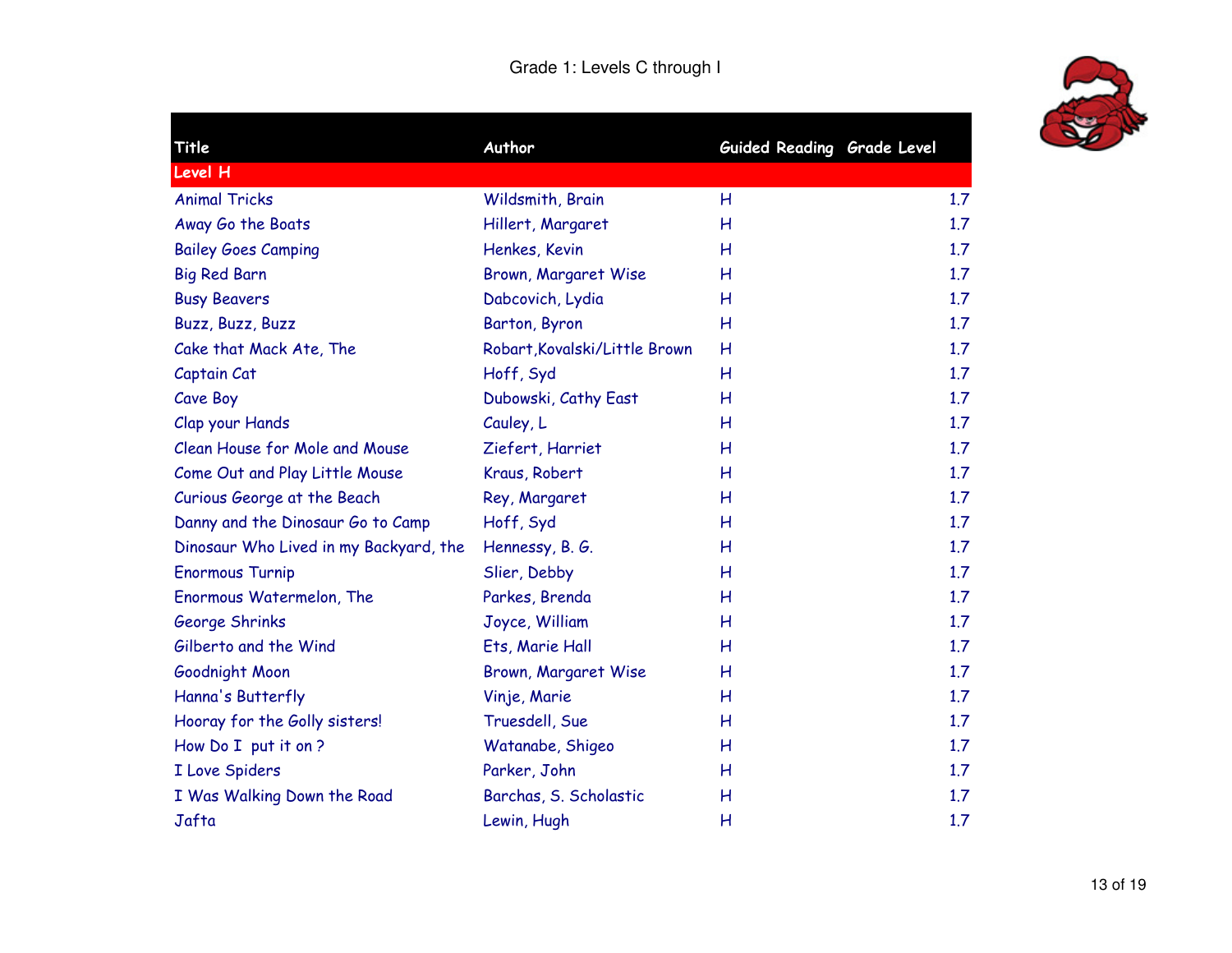

| Title                                         | Author               | Guided Reading Grade Level |     |
|-----------------------------------------------|----------------------|----------------------------|-----|
| Just Going to the Dentist                     | Mayer, Mercer        | H                          | 1.7 |
| Just Me and My Babysitter                     | Mayer, Mercer        | Н                          | 1.7 |
| Just Me and My Dad                            | Mayer, Mercer        | Н                          | 1.7 |
| Just Me and My Little Brother                 | Mayer, Mercer        | Н                          | 1.7 |
| Just Me and My Little Sister                  | Mayer, Mercer        | Н                          | 1.7 |
| Just Shopping with Mom                        | Mayer, Mercer        | H                          | 1.7 |
| Mama, Do You Love Me?                         | Joosse, Barbara      | H                          | 1.7 |
| My Mom Made Me Go to Camp                     | Delton, Judy         | Н                          | 1.7 |
| New Baby Calf, The                            | Chase, Edith & Reid  | Н                          | 1.7 |
| Owliver                                       | Kraus, Robert        | Н                          | 1.7 |
| Picture for Harold's Room, A                  | Johnson, Crockett    | Н                          | 1.7 |
| Put Me in the Zoo                             | Lopshire, Robert     | Н                          | 1.7 |
| Quack Said the Billy Goat                     | Causley, Charles     | Н                          | 1.7 |
| Sammy the Seal                                | Hoff, Syd            | Н                          | 1.7 |
| Seasons of Arnold's Apple Tree                | Gibbons, Gail        | Н                          | 1.7 |
| Sir Small and the Dragonfly                   | O'Connor, Jane       | H                          | 1.7 |
| <b>Sleepy Book</b>                            | Brown, Margaret Wise | Н                          | 1.7 |
| <b>Small Pig</b>                              | Lobel, Arnold        | H                          | 1.7 |
| There Was an Old Lady Who Swallowed Adams, P. |                      | H                          | 1.7 |
| Time to Sleep                                 | Fleming, Denise      | Н                          | 1.7 |
| Train Leaves the Station                      | Merriam, Eve         | Н                          | 1.7 |
| Two Bear Cubs                                 | Jonas, Ann           | Н                          | 1.7 |
| We Are Best Friends                           | Aliki                | Н                          | 1.7 |
| What Game Shall We Play                       | Hutchins, Pat        | Н                          | 1.7 |
| What will the Weather Be Like Today?          | Rogers, Paul         | Н                          | 1.7 |
| Where Are You Going, Little Mouse             | Kraus, Robert        | Н                          | 1.7 |
| Who is the Beast?                             | Baker, Keith         | Н                          | 1.7 |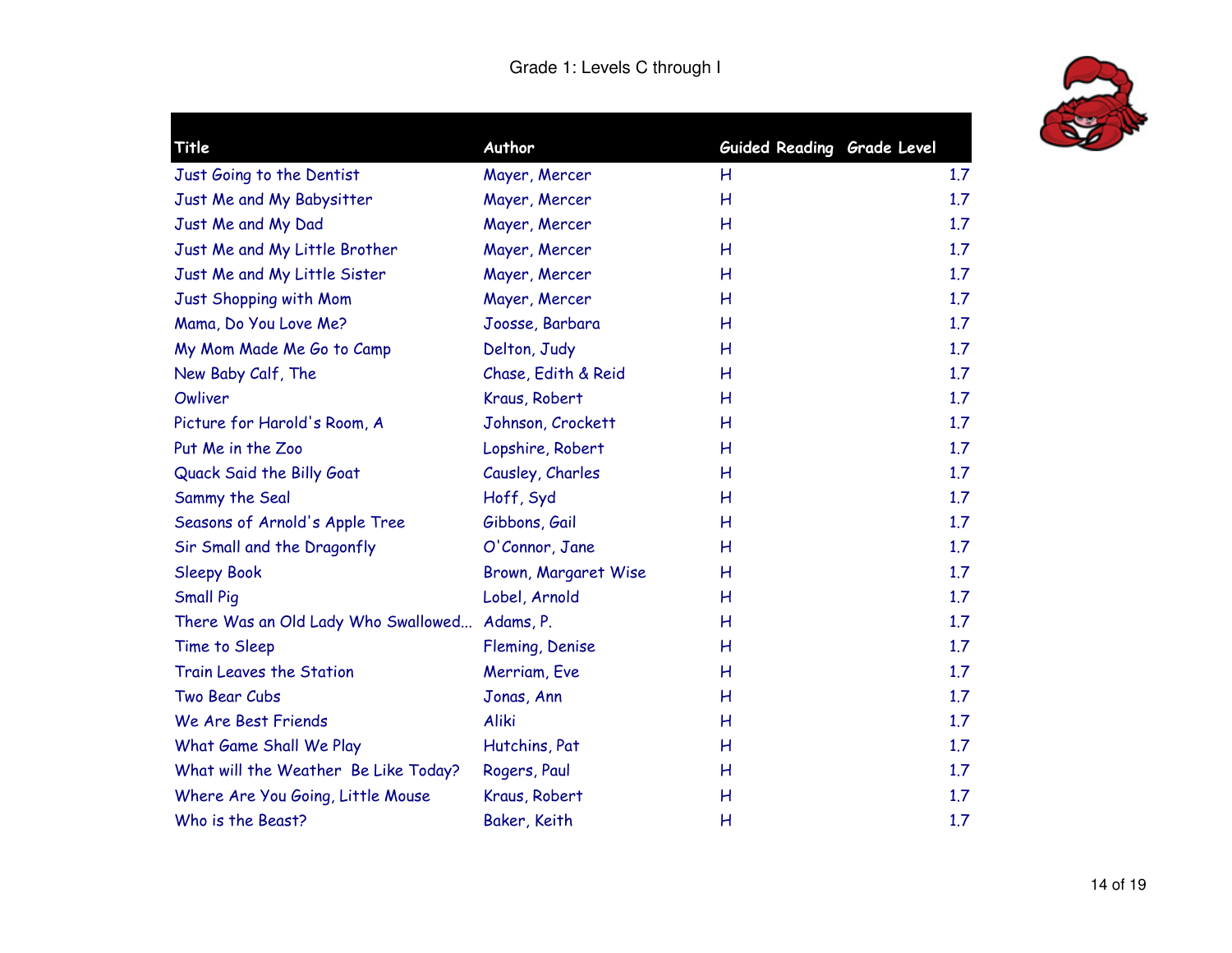| Title                             | Author        | Guided Reading Grade Level |     |
|-----------------------------------|---------------|----------------------------|-----|
| Whose Mouse Are You?              | Kraus, Robert | н                          | 1.7 |
| Wind                              | <b>Bacon</b>  | н                          | 1.7 |
| Yes, Ma'am                        | Melser, June  | н                          | 1.7 |
| You Can't Smell a Flower          | Cole, Joanna  | н                          | 1.7 |
| You'll Soon Grow into Them, Titch | Hutchins, Pat | н                          | 1.7 |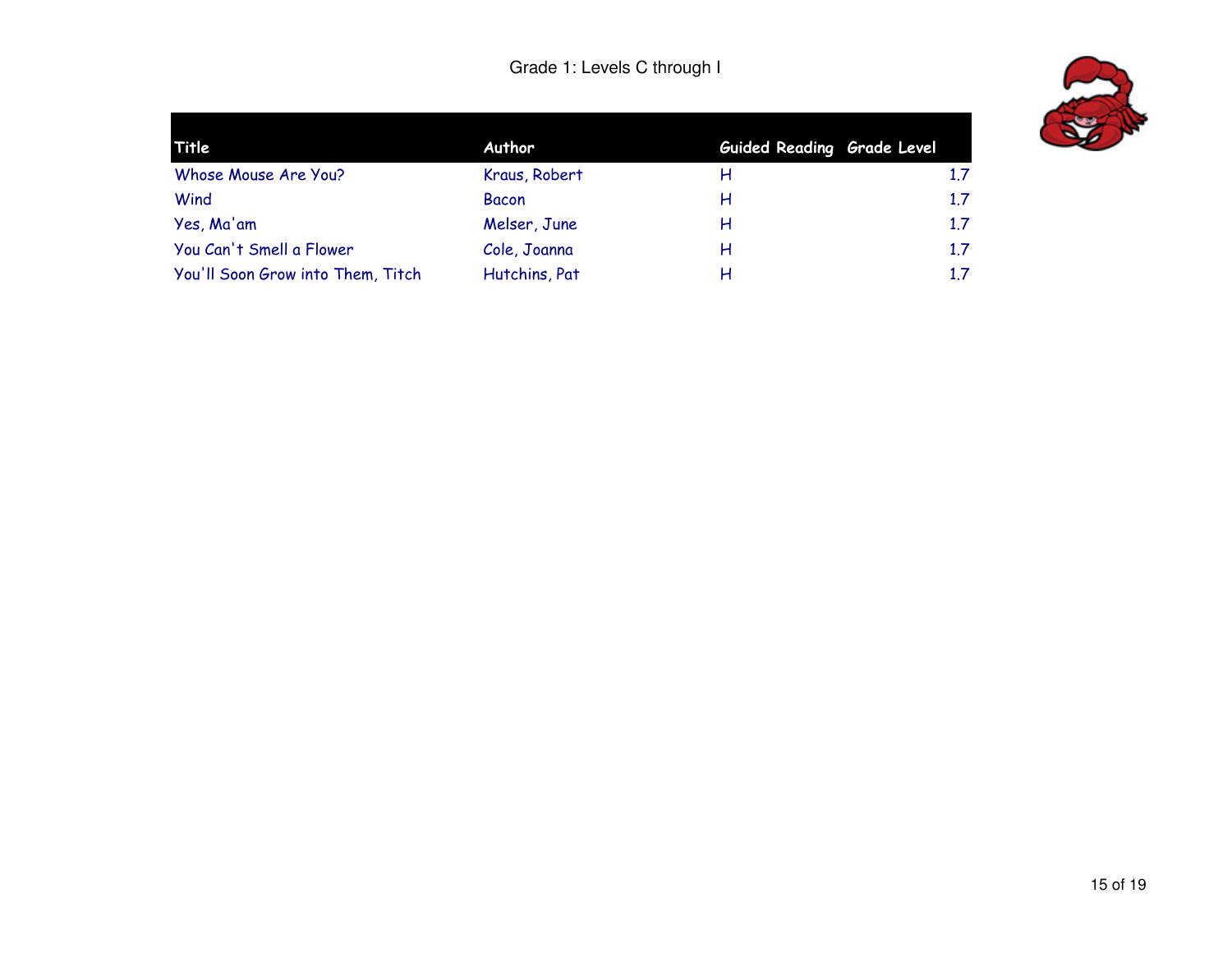

| Title                             | Author                       | Guided Reading Grade Level |      |
|-----------------------------------|------------------------------|----------------------------|------|
| Level I                           |                              |                            |      |
| Airport                           | Barton, Byron                | I                          | 1.94 |
| All Tutus Should Be Pink          | Brownrigg, Sheri             | Ι                          | 1.94 |
| Alligators all Around             | Sendak, Maurice              | I                          | 1.94 |
| Angus and the Cat                 | Flack, Marjorie              | I                          | 1.94 |
| Apple Pie Tree, the               | Hall, Zoe                    | I                          | 1.94 |
| <b>Apples and Pumpkins</b>        | Rockwell, Anne               | I                          | 1.94 |
| Are You My Mother?                | Eastman, Philip D.           | Ι                          | 1.94 |
| Barney's Horse                    | Hoff, Syd                    | I                          | 1.94 |
| Because a Little Bug Went Ka-Choo | Stone, Rosetta               | Ι                          | 1.94 |
| Big Block of Chocolate, The       | Redhead, Janet               | I                          | 1.94 |
| Big Dog, Little Dog               | Eastman, Philip D.           | I                          | 1.94 |
| <b>Big Fat Enormous Lie</b>       | Sharmat, Marjorie Weinman    | I                          | 1.94 |
| <b>Big Hungry Bear</b>            | Wood, Audrey                 | I                          | 1.94 |
| <b>Bike Lesson</b>                | Berenstain, Stan & Jan       | I                          | 1.94 |
| Bunny Hop, The                    | Slater, Teddy                | I                          | 1.94 |
| <b>Busy Buzzing Bumblebees</b>    | Schwartz, Alvin              | I                          | 1.94 |
| Come and Have Fun                 | Hurd, Edith Thacher          | Ι                          | 1.94 |
| <b>Dinosaur Dinners</b>           | Davis, Lee                   | I                          | 1.94 |
| Eat Your Peas, Louise             | Snow, Pegeen                 | Ι                          | 1.94 |
| Fix It                            | McPhail, David               | I                          | 1.94 |
| Fortunately                       | Charlip, Remy                | I                          | 1.94 |
| Frog went A-Courtin'              | Langstaff, John              | I                          | 1.94 |
| Froggy Goes to School             | Londan Jonathan / Scholastic | I                          | 1.94 |
| Geraldine's Big Snow              | Keller, Holly                | I                          | 1.94 |
| Gingerbread Man, The              | Rose, Rita                   | I                          | 1.94 |
| Girl Named Helen Keller           | Schmidt, Karen               | I                          | 1.94 |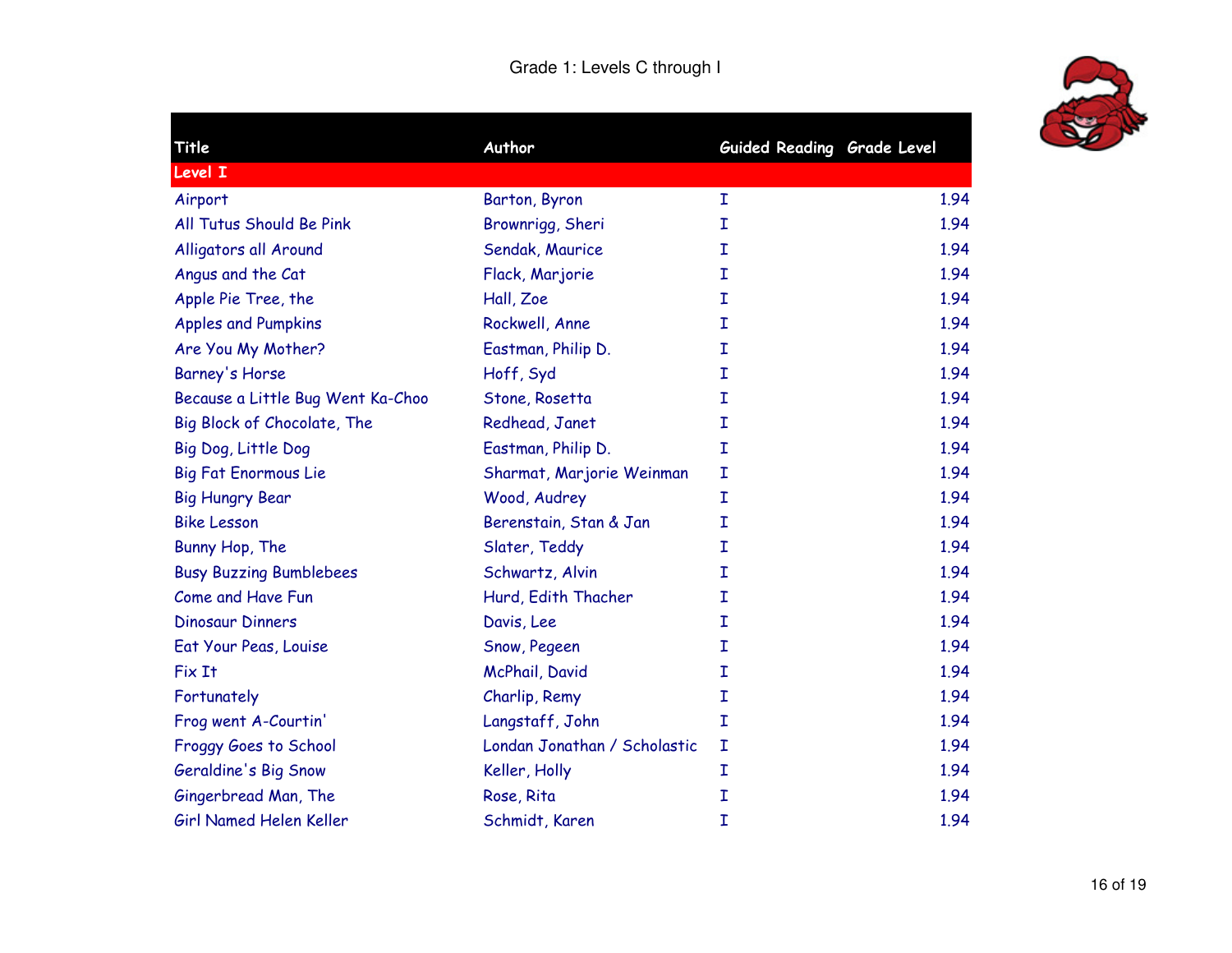

| Title                            | Author                       | Guided Reading Grade Level |      |
|----------------------------------|------------------------------|----------------------------|------|
| Grizzwold                        | Hoff, Syd                    | Ι                          | 1.94 |
| Gruff Brothers, The              | Hooks, William               | I                          | 1.94 |
| Happy Birthday, Sam              | Hutchins, Pat                | I                          | 1.94 |
| Hattie and the Fox               | Fox, Mem                     | I                          | 1.94 |
| Hello Cat you Need a Hat         | Gellman, Rita                | Ĩ.                         | 1.94 |
| <b>Hello First Grade</b>         | Ryder, Joanne                | I                          | 1.94 |
| <b>Henny Penny</b>               | Galdone, Paul                | Ĩ.                         | 1.94 |
| Hey! Get Off Our Train           | Burningham, John             | I                          | 1.94 |
| <b>Hiccups For Elephant</b>      | Prellar, James               | I                          | 1.94 |
| If I had a Robot                 | Yaccarino, Dan               | I                          | 1.94 |
| It Could Still be a Rock         | Fowler, Allen:Rookie Science | I                          | 1.94 |
| It's Pumpkin Time                | Hall, Zoe                    | I                          | 1.94 |
| Jonathan and His Mommy           | Smalls-Hector, Irene         | Ĩ.                         | 1.94 |
| Just Like Everyone Else          | Kuskin, Karla                | I                          | 1.94 |
| Kissing Hand, the                | Penn, Audrey                 | Ĩ.                         | 1.9  |
| Leo the Late Bloomer             | Kraus, Robert                | I                          | 1.94 |
| Let's Go Froggy                  | Londan Jonathan / Scholastic | I                          | 1.94 |
| Liar, Liar, Pants on Fire        | Cohen, Meriam                | I                          | 1.94 |
| Little Cloud                     | Carle, Eric                  | I                          | 1.94 |
| Little Engine That Could, The    | Piper, Watty                 | I                          | 1.94 |
| Little Mouse, the Ripe Straberry | Wood, Audrey                 | I                          | 1.94 |
| Little Red Hen, the              | Ziefert, Harriet             | I                          | 1.94 |
| Little Toot                      | Gramatky, Hardie             | I                          | 1.94 |
| Little Tuppen                    | Galdone, Paul                | I                          | 1.94 |
| Lost in the Museum               | Cohen, Miriam                | I                          | 1.94 |
| Mary had A Little LAmb           | Hale, Sarah Joseph           | I                          | 1.94 |
| <b>Messy Bessey</b>              | McKissack, Patricia          | I                          | 1.94 |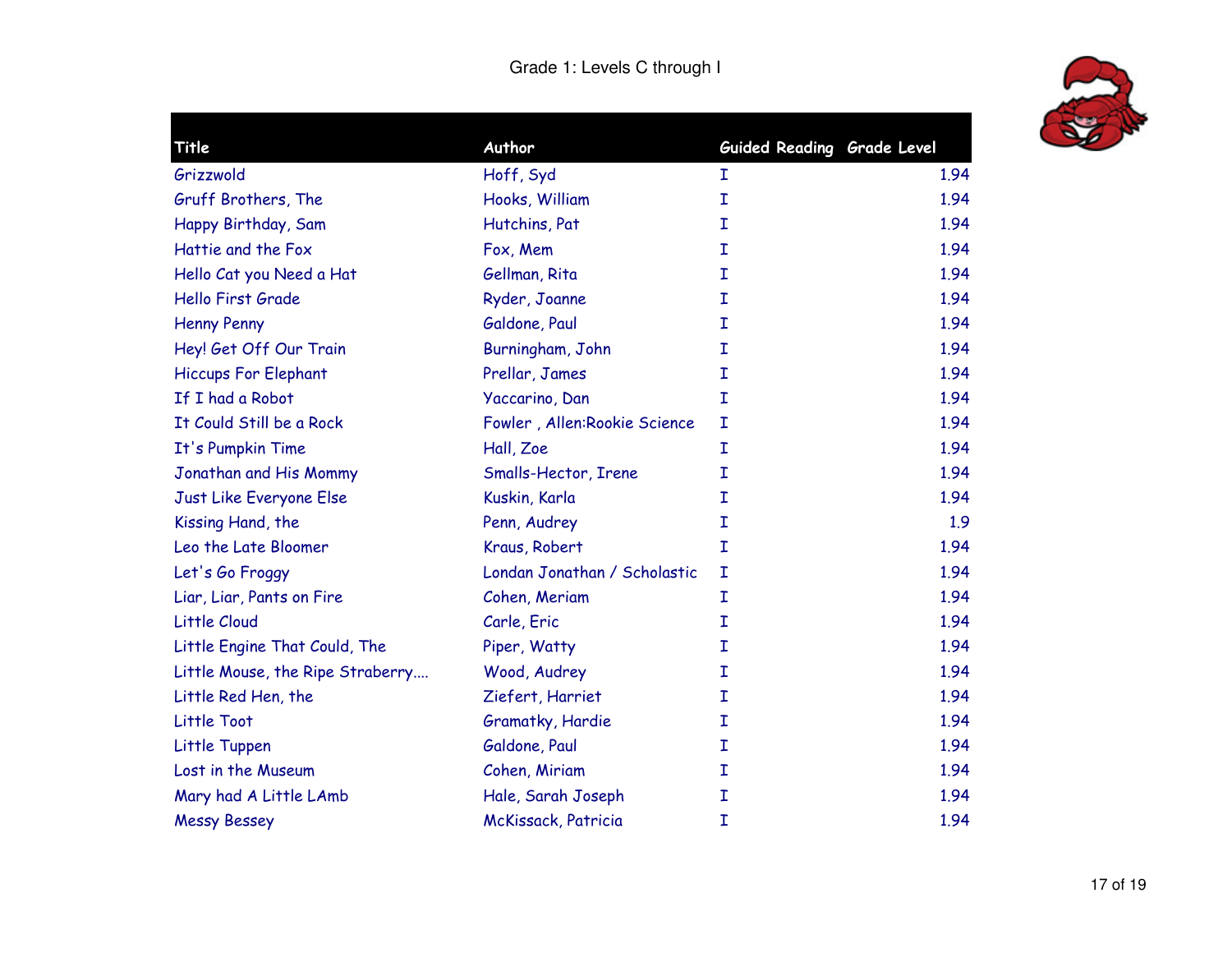

| Title                             | Author                | Guided Reading Grade Level |      |
|-----------------------------------|-----------------------|----------------------------|------|
| Messy Bessey's Garden             | McKissack, Patricia   | I                          | 1.94 |
| Mice at Bat                       | Oechsli, Kelly        | Ĩ.                         | 1.94 |
| Michael Bird-Boy                  | dePaloa, Tomie        | I                          | 1.94 |
| Monk Camps Out                    | McCully, Emily Arnold | I                          | 1.94 |
| More or Less a Mess               | Keenan, Sheila        | I                          | 1.94 |
| Morris's Disappearing Bag         | Wells, Rosemary       | I                          | 1.94 |
| Mouse in Love                     | Kraus, Robert         | I                          | 1.94 |
| Mr. Brice's Mice                  | Hoff, Syd             | I                          | 1.94 |
| My First Kwanzaa Book             | Chocolate, Deborah    | I                          | 1.94 |
| My Visit to the Dinosaurs         | Aliki                 | I                          | 1.94 |
| Napping House, the                | Wood, Audrey          | I                          | 1.94 |
| Never Spit on Your Shoes          | Cazet, Denys          | I                          | 1.94 |
| New Shoes, Red Shoes              | Rollings, Susan       | I                          | 1.94 |
| Night in the Country              | Rylant, Cynthia       | I                          | 1.94 |
| No Good in Art                    | Cohen, Miriam         | I                          | 1.94 |
| Noisy Nora                        | Wells, Rosemary       | I                          | 1.94 |
| Quick as a Cricket                | Wood, Audrey          | I                          | 1.94 |
| Rabbit's Wish For Snow            | Tchin                 | I                          | 1.94 |
| Rainbow of my Own                 | Freeman, Don          | I                          | 1.94 |
| Rebus Bears, The                  | Reit, Seymour         | I                          | 1.94 |
| Robert the Rose Horse             | Heilbroner, Joan      | I                          | 1.94 |
| Sarah's Unicorn                   | Coville, Bruce        | I                          | 1.94 |
| <b>Seven Blind Mice</b>           | Young, Ed             | I                          | 1.94 |
| Silly Times with Two Silly Trolls | Jewell, Nancy         | I                          | 1.94 |
| So Hungry!                        | Ziefert, Harriet      | I                          | 1.94 |
| <b>Spooky Riddles</b>             | Brown, Marc           | I                          | 1.94 |
| Spot's Birthday Party             | Hill, Eric            | Ι                          | 1.94 |